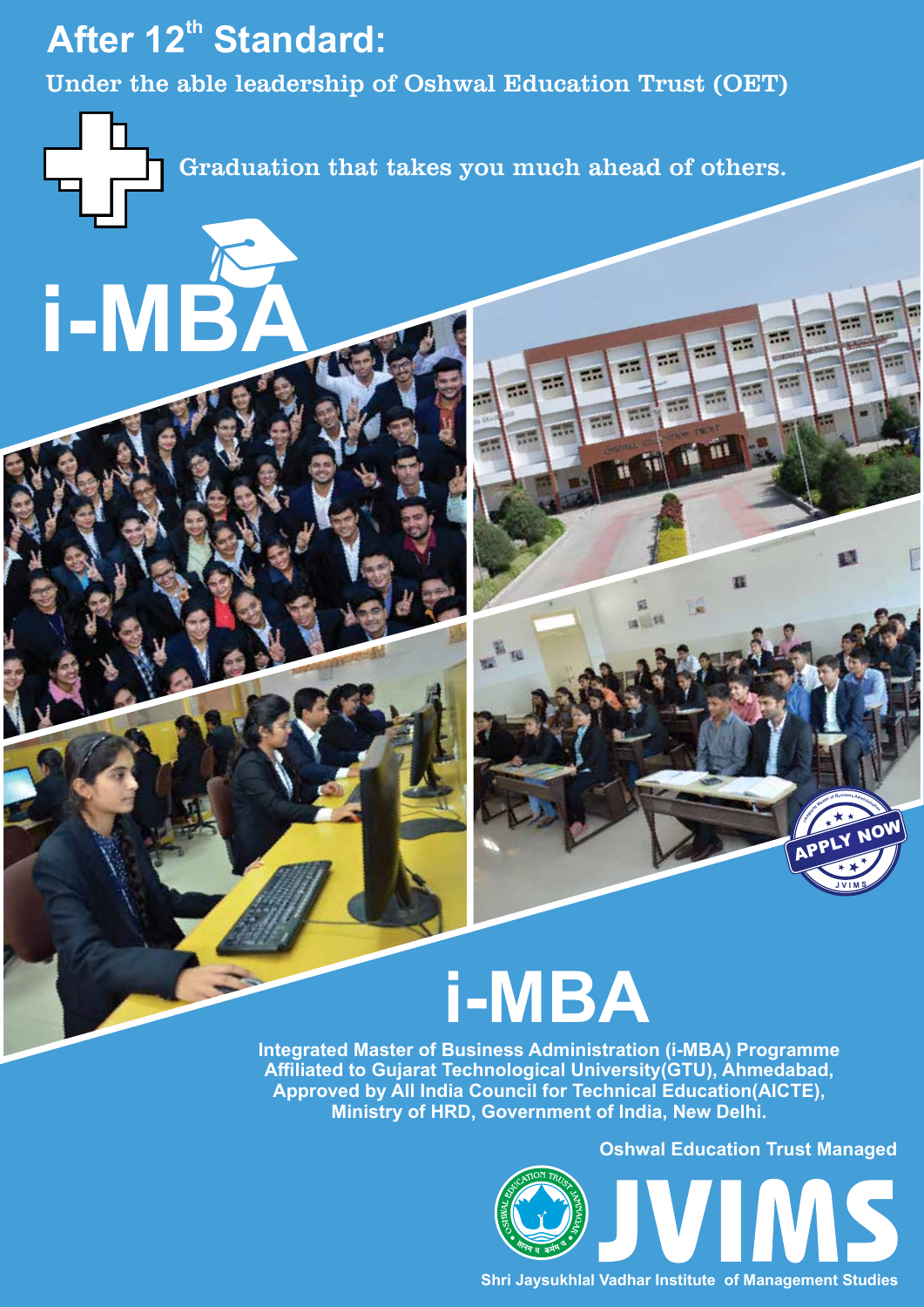#### **Learning Ecosystem for Actualising Our Vision and Mission**



### **What is i-MBA?**

- **Integrated Master of Business Administration(i-MBA)**
- **Integrated program Affiliated to Gujarat Technological University(GTU), Ahmedabad.**
- **Approved by All India Council for Technical Education(AICTE), Ministry of HRD, Government of India, New Delhi.**
- **Highly Industry Oriented Program.**
- **Providing specialization in the field of Finance, Marketing, HR & IT.**
- **In addition to standard Business Management Courses , Focus will be on overall development of th students right after 12 Std.**
- **Industrial Training in Manufacturing & Service Organization.**

## **Eligibility Criteria:**

• **10 + 2 (any stream) or equivalent examination and obtained at least 45%. ( 40% for reserved th category students) in 12 Std.**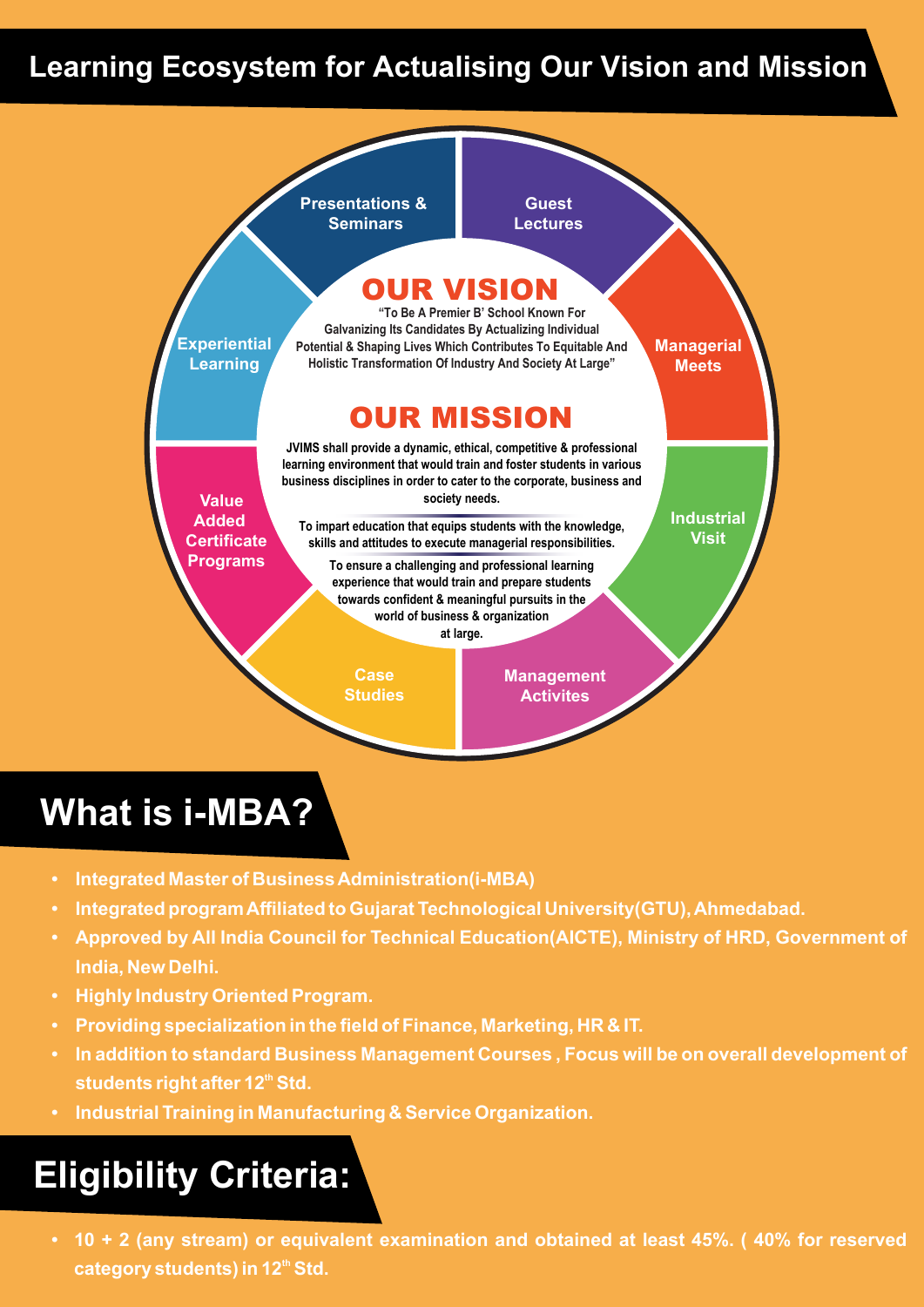# **INFRASTRUCTURE**

# Only Institute with high emphasis on Enterprising learning Only Institute with high emphasis on Enterprising learning

#### **The Knowledge Hub The Learning Centre**





# **The Chill Out Zone**







#### **Indoor Games Hi-tech Computer Centre**



#### **Outdoor Games**



#### **Learn with Fun Experiential Learning**



n' Couraging Curiosity & Creativity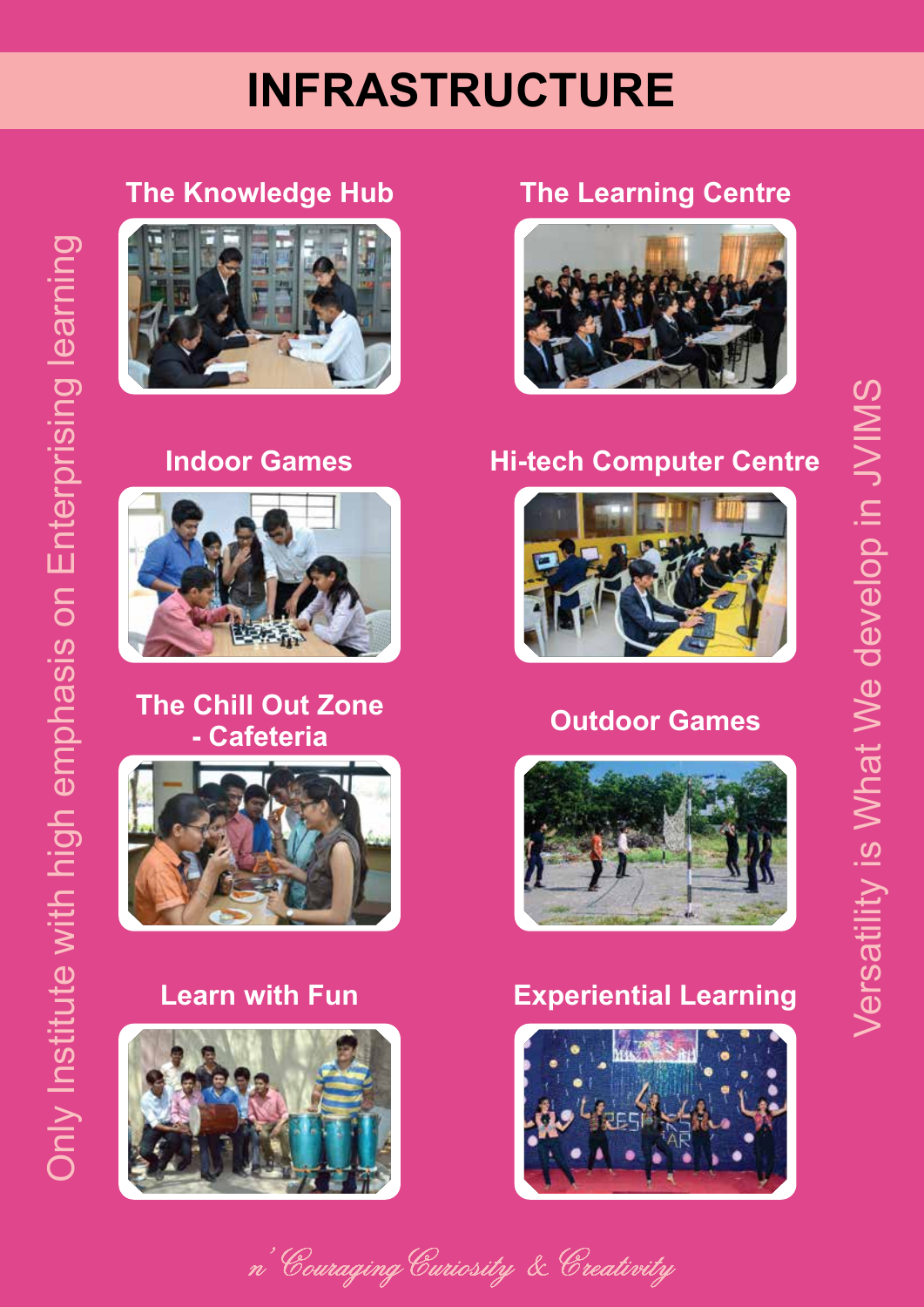#### **Our Mentor's - Friend, Philosopher & Guide**



- **Prof. (Dr.) Ajay Shah**
- **Prof. (Dr.) Rajesh Faldu**
- **Prof. (Dr.) Sheetal Rana**
- **Prof. (Dr.) Krunal Bhuva**
- **Prof. Disha Shah**
- **CA (Prof.) Bhavik Dholakia**
- **Prof. Yagnesh Trivedi**
- **Prof. Bhavnik Tokaria**
- **Prof. Anand Shah**
- **Prof. Chandni Gandhi**
- **Prof. Bhumit Vyas**
- **Prof. Pruthvirajsinh Rathod**
- **Prof. Juhi Kataria**

## **Our GTU Rankers**

**st 1 Rank in University (March - 2018)**



**Ms. Dhwani Sanghani CPI - 9.43**

**th 4 Rank in University (March - 2019)**



**Ms. Bansi Haria CPI - 8.90**

#### **Placements**

- **In 17 years 1300+ Students have secured on campus placement.**
- **Leading companies including MNCs across various disciplines come for campus placement at JVIMS.**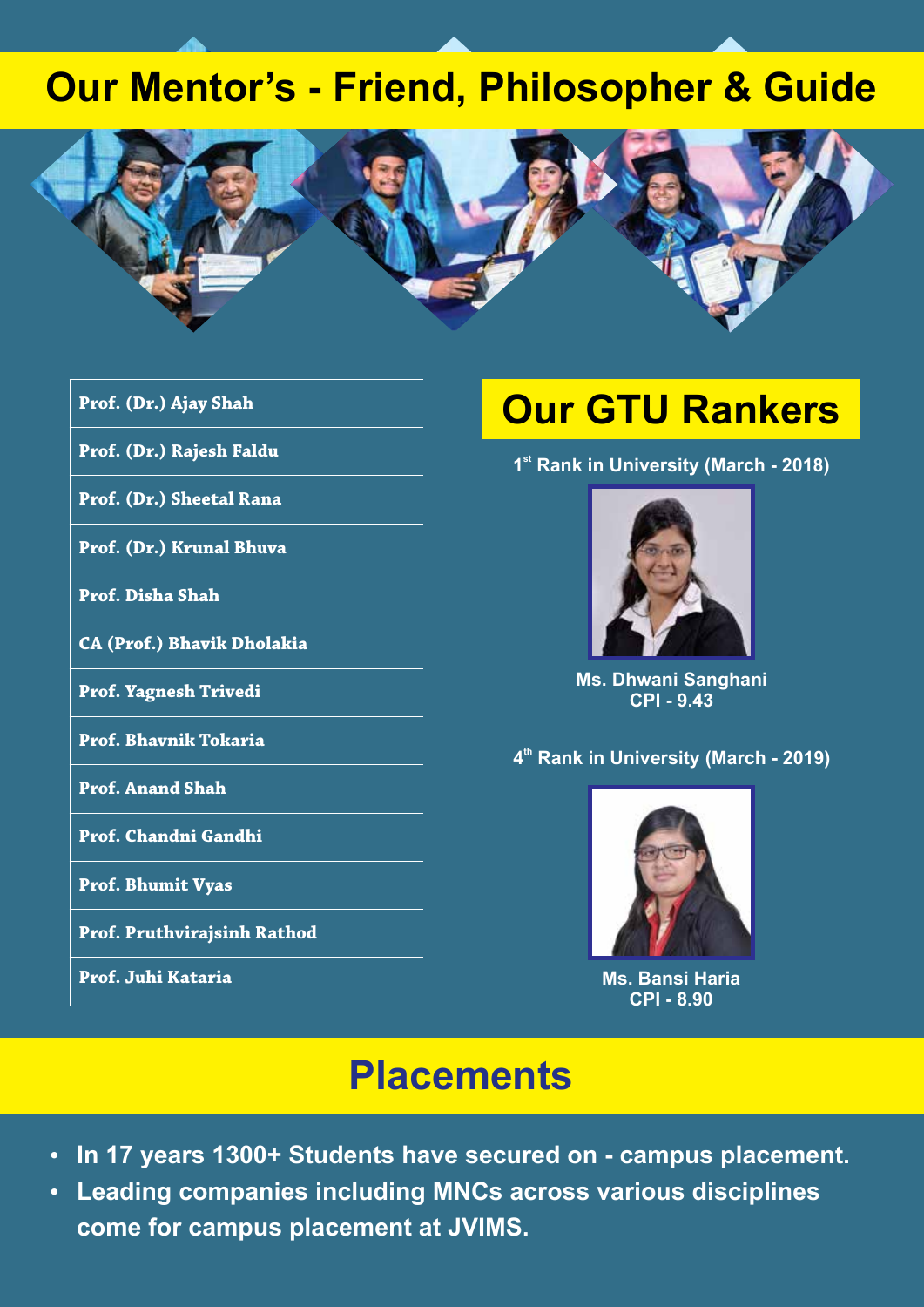

### **"MANAGEMENT IS KEY TO SUCCESS"**

**For Admission Assistance & Scholarship Contact : Prof. Yagnesh Trivedi @ 987-987-0230 / 0288 - 2573463**

### *(More Popularly Known as Haria College\*)*



**Shah Bhagwanji Kacharabhai Education Complex Ahead of Oshwal Circle, Nr. Gokulnagar, Indira Marg, Jamnagar - 361004,**

**Phone : +91 288 2573463, 2573464**

**Email : info.jvimsmam@oshwaleducationtrust.org, Website: www.jvimsmam.oshwaleducationtrust.org**

#### **Oshwal Education Trust Managed**

#### **Other Ventures:**

- **Shri G.H. Gosrani Commerce College**
- **Shri D.D. Nagda BBA College**
- **Smt. C.Z.M. Gosrani BCA College**
- **Shri JVIMS : BTV MBA College**
- **Smt. K.B. Sumariya MCA College**
- **Smt. K.D. Nagda B.Ed. College**
- **GHG DDN Managed PG College of Commerce**
- **GHG DDN Managed ICSI Study Centre**
- **Smt. Manjulaben Keshavji Meghji Gosrani LL.B. College**
- **Leelavati Nature Cure & Yoga Research Center**